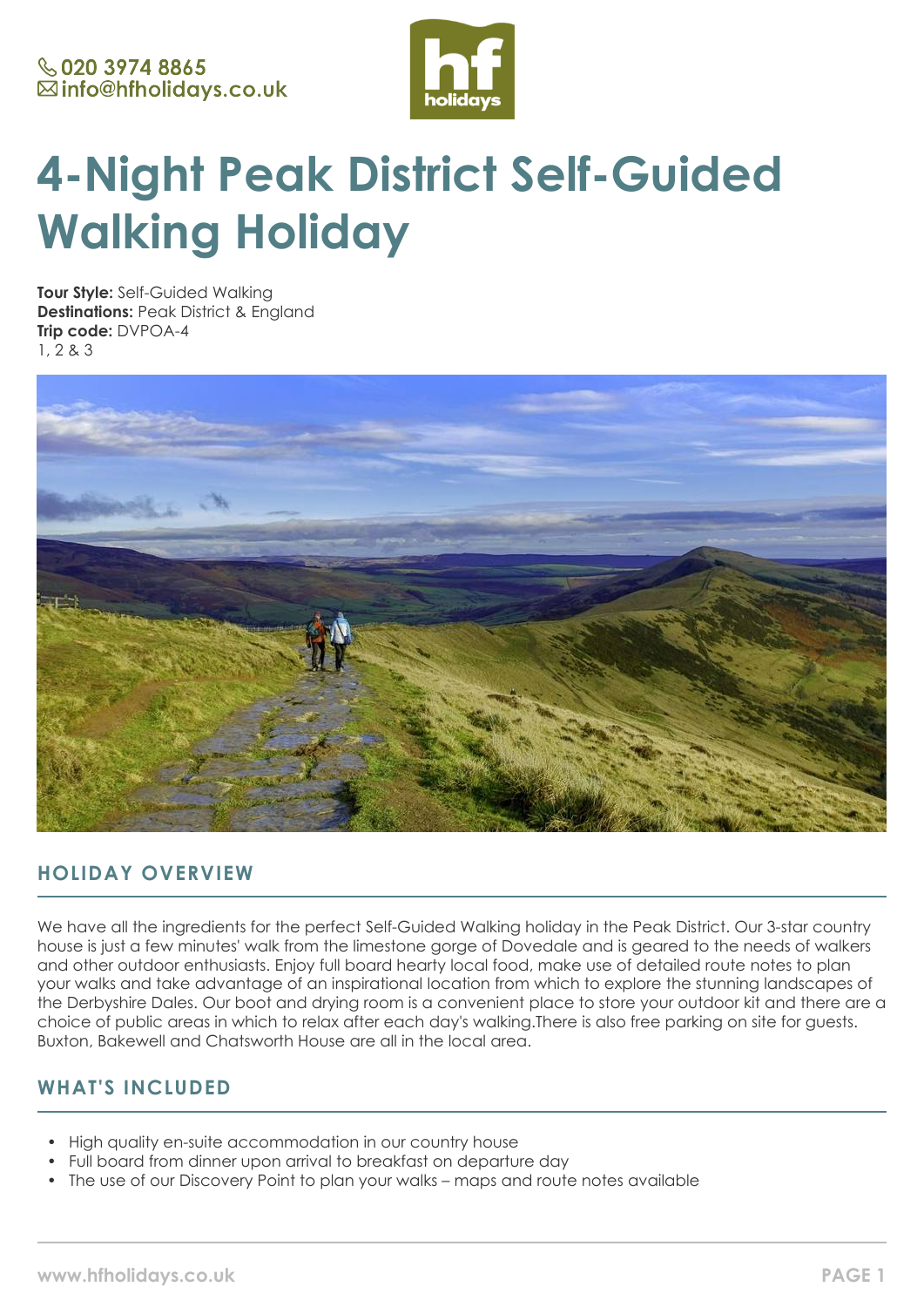# **HOLIDAYS HIGHLIGHTS**

- Use our Discovery Point, stocked with maps and walks directions for exploring the local area
- Head out on any of our walks to discover the varied beauty of the Peak District on foot
- Enjoy panoramic views from gritstone edges
- Admire stunning limestone dales
- Visit classic viewpoints, timeless villages and secret corners
- Look out for wildlife and learn about the 'Peaks' history
- Choose a relaxed pace of discovery where you can get some fresh air in one of England's finest walking  $C^{\text{max}}$
- Cycle along the nearby Tissington Trail
- Discover Chatsworth House
- Visit the Alton Towers theme park

## **TRIP SUITABILITY**

Explore at your own pace and choose the best walk for your pace and ability.

#### **ITINERARY**

## **Day 1: Arrival Day**

You're welcome to check in from 4pm onwards.

Enjoy a complimentary Afternoon Tea on arrival.

#### **Day 2 - 4: Laid Back Walks**

Our easiest routes allow plenty of time to savour the beautiful scenery of the Peaks. All our walk notes suggest the best places to stop, great pubs, and tea rooms.

- Stroll around Thorpe village 1 mile
- Around Ilam 1 mile
- Dovedale Stepping Stones 2 miles
- Buxton & Grinlow Tower 3 miles
- A stroll in Chatsworth Park 3 miles
- Castleton's Caverns 4 miles

# **Day 2 - 4: Leg Stretcher Walks**

Take in some of the stunning scenery on a longer walk, generally along good paths.

- Tissington Trail & Village 5 miles
- Ilam Hall and Country Park 5 miles
- Exploring the Chatsworth Estate 8 miles
- A Dovedale Circuit 6 miles
- Dovedale & Milldale 7 miles
- Five Churches Walk 8 miles

## **Day 2 - 4: Full On Walks**

For those who love to stride out. Expect some rougher paths on these longer walks which take in some of the Peak District's finest hills.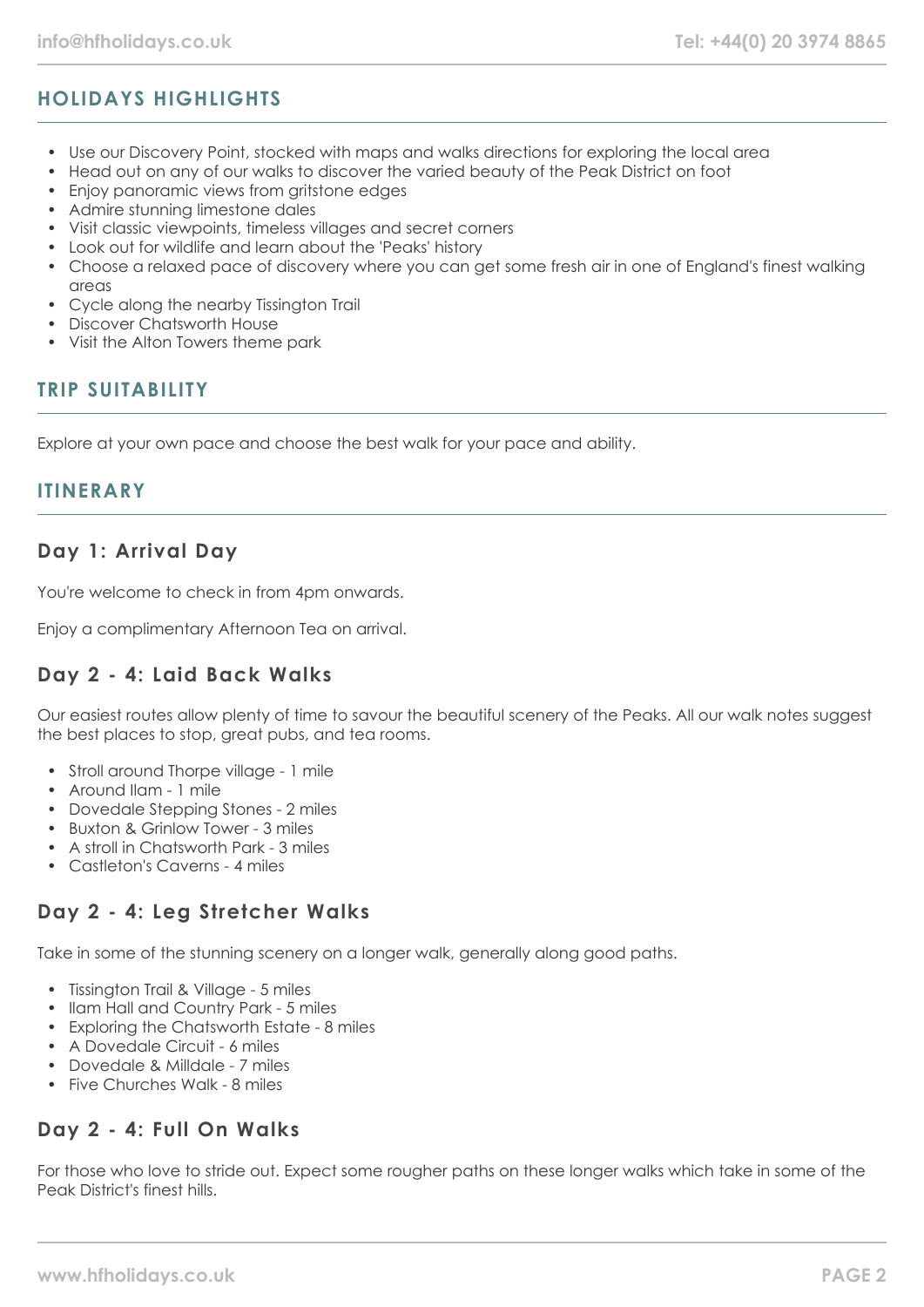- Mam Tor 7 miles
- The Roaches & Lud's Church 7 miles
- Dovedale & Tissington Trail 9 miles
- Derwent Valley Heritage Way and The Edges 10 miles
- Milldale to Hartington 10 miles
- White Peak Dales & Villages 12 miles

## **Day 5: Departure Day**

Enjoy a leisurely breakfast before making your way home.

## **ACCOMMODATION**

#### **The Peveril Of The Peak**

The Peveril of the Peak, named after Sir Walter Scott's novel, stands proudly in the Peak District countryside, close to the village of Thorpe. Backed by the cone of Thorpe Cloud, which guards the entrance to Dovedale Gorge and the famous stepping stones at the entrance to the gorge, it's an ideal base for people hoping to explore the Derbyshire countryside. Surrounded by extensive grounds and rolling countryside, it's a picturesque retreat with 46 rooms, large shared spaces and a pleasant bar. Stride out from the house to find Dovedale's wooded ravine, cave-like Dove Holes and of course stepping stones. Upstream lie the heights nicknamed the Dovedale Castle and the Twelve Apostles, best viewed from the grassy spur called Lovers' Leap. While the Peak bit of the area name refers to small English hills rather than great summits, there's superb walking to be had on the Roaches and the gritstone escarpment of Stanage Edge, while Chatsworth, Tissington and Bakewell make attractive places to explore too.

# **Country House Accommodation**

**Accommodation Info**

## **Need To Know**

We appreciate that COVID-19 continues to impact the nations. The English, Scottish and Welsh governments are not always in sync, so measures in our country houses may vary between the nations. We thank all guests for adhering to the measures we have introduced to keep our guests, leaders and team members safe.

You can see our latest FAQs and guarantees at <https://www.hfholidays.co.uk/coronavirus-travel-advice>

#### **Ventilation, Physical Distancing Measures and Group Sizes around the Houses**

We will keep our public areas well ventilated; for your comfort you might want to pack an extra layer to keep you comfortable.

With the relaxation of physical distancing, we will be allowing larger groups to dine and relax in the bar together.

Hand sanitiser stations will be made available in frequently used public areas for guests and staff use. It is advisable to bring additional hand sanitiser for whilst you are out walking.

We always follow the latest regional government advice, but our one recommendation is don't forget your face mask! There is no requirement to wear a face covering in communal areas, but you may of course choose to. Some places throughout the UK may still require you to wear a mask even if the government legislation does not. With this in mind we suggest you bring a personal supply of face coverings for the duration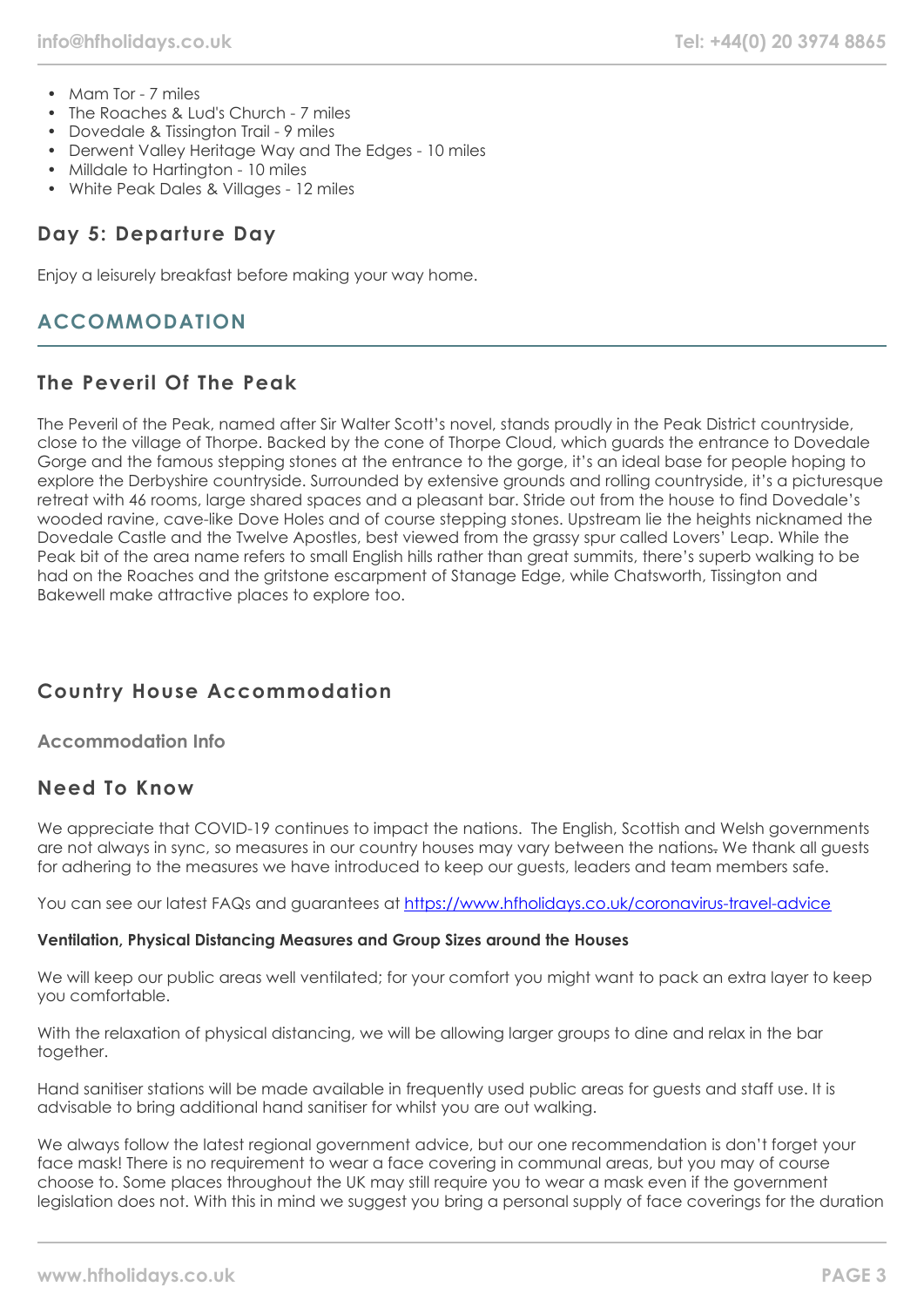#### of your stay.

#### **Servicing Bedrooms:**

At this stage we are not reintroducing our daily room servicing. Extra tea, coffee, milk, towels and toiletries will be available on request from our team. Bins can be left outside your door for emptying.

#### **COVID-19 Symptoms or Cases**

If a guest has symptoms of COVID-19 then they should inform the house team and immediately self-isolate to minimise any risk of transmission and make arrangements to request a COVID test. If a guest receives a positive test result, they should return home if they reasonably can. They should where possible use private transport but only drive themselves if they can do so safely. If a guest cannot reasonably return home, they should discuss their circumstances with the House Manager. Additional charges may be levied if a guest needs to self-isolate for longer than their planned holiday.

#### **What can you do to help keep everyone safe?**

- Wear a face mask/covering where required and please bring plenty of face coverings for the duration of your stay
- Carry/use hand sanitiser
- Wash your hands frequently with soap and water when possible
- Cover your mouth and nose with a tissue or your sleeve when you cough or sneeze
- Avoid passing round objects such as cameras & phones
- If you are displaying symptoms of Coronavirus, please do not travel to an HF Holidays House

#### **Rooms**

#### Tea & coffee-making facilities, TV, Hairdryer, Toiletries, Wi-Fi

Stay in the smartly presented rooms in the main house. With 46 rooms, Peveril of the Peak has plenty of space and there's a range of Classic and Premium Rooms to choose from. Room 2 on the ground floor (accessible via 7 steps down from reception) is spacious and attractively styled with a door opening on to the grounds while the Chatsworth Room has a four-poster bed to recline on.

All 'Classic' rooms are ensuite and furnished to a high standard. There are also several 'Premium' Rooms that are either larger or have a desirable view, a more luxurious mattress and larger televisions – upgrade your stay for just an extra £15-20 per person per night. You can choose a specific room for an extra £30 per room, subject to availability. Upgrade supplements still apply.

#### **Check in:**

Check in opens at **4pm** for all guests. Guests will be unable to access any of the Country House facilities, including leaving luggage before 4pm.

We are delighted to invite you to enjoy a complimentary Afternoon Tea on arrival. Relax and meet your fellow guests and leaders.

#### **Check out:**

Check out time: **10am**

Please note, you will need to settle your bill before departure and payment will only be possible by card. Gratuities and donations to the Pathway Fund can also be made by card.

#### **Facilities**

Free Wi-Fi, boot room and drying room, extensive garden, lounge, bar, ballroom, library and board games to borrow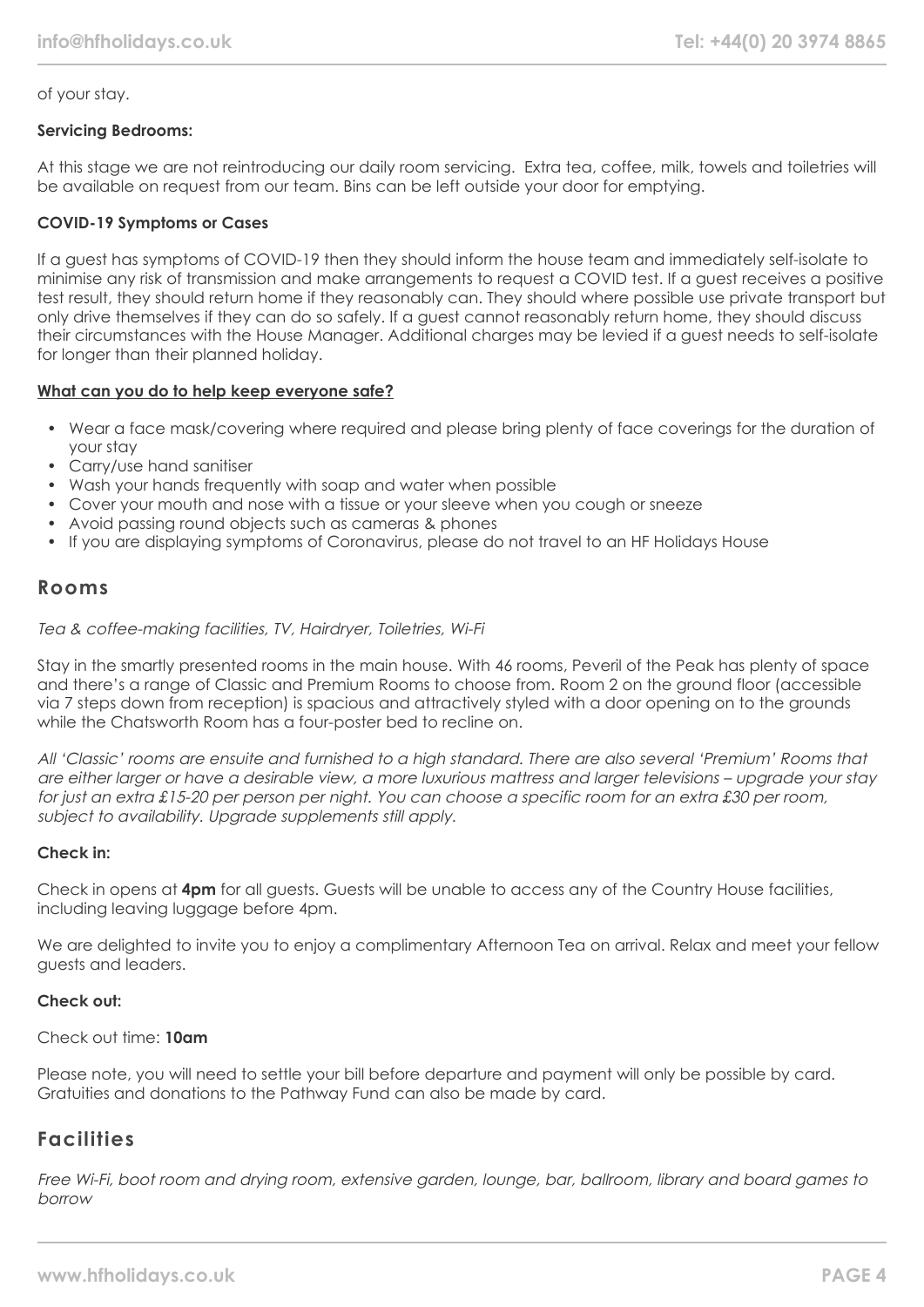After a day delving into the Dovedale Gorge or exploring the Peak District, return to the house. Relax on the patio with a coffee or cold drink and soak up the wide-ranging countryside views. Take a turn through the garden and look out for the small canon on one of the lawns. Make your way inside to sit comfortably in the lounge where there's a stash of wood and a log burner for those colder days or snag a seat in the bar with your fellow guests and sip a great local ale by the large windows.

#### **Welcome Information**

A Welcome Information Pack providing details about the Country House and your holiday will be available in each bedroom. This personal pack of information will detail what to expect during your stay in the house, the menu for the duration of your stay, dinner & picnic lunch order forms and the guest registration form for completion.

Our houses are locked at night-time and accessible with a door code which is available in the Welcome Pack. However, we also recommend making a note of the Duty Manager number on arrival, in case of an emergency or getting locked out.

#### **Evenings**

Join our team after dinner on Wednesday evenings to see if you've got the knowledge to triumph in the HF Big Pub Quiz! There will also be another evening of entertainment at the beginning of the week which will vary depending on the house you are visiting.

If there are leaders resident, they will be available to chat to guests about self-guided walks. You can borrow walking route notes and maps from our Discovery Point.

#### **Walks Talks – Guided Walking Information Briefings**

Self-Guided guests are always welcome to join our Guided Walking briefings to hear about the local conditions.

Our leaders will deliver a Guided Walking Information Briefing on each arrival day before and after dinner followed by a group Walks Talk to let guests know about the following day's walks. Walks Talks are usually before and after dinner prior to each walking day. The information is repeated so you can join whichever time suits you.

If you are undecided which walk to do, our leaders will be available in the bar or lounge to answer any questions you might have. Our website contains up-to-date information about the walks for each holiday.

Before you leave for your walk your leader will run through a short safety briefing for the day.

Each day, the latest weather forecast will be displayed for all guests to check to ensure appropriate clothing is worn for the walks.

Please note, if you decide to do your own walks, or you are on a self-guided walking holiday, you must complete an Independent Walker Card each day. These can be found near the Discovery Point in the house.

## **Food & Drink**

As at all our country houses, holidays are full board, from afternoon tea served as a welcome treat through that evening's meal to a hearty breakfast on the day of departure. Food at the Peveril of the Peak is varied with a strong emphasis on the use of seasonal British produce. Our experienced chefs create each dish using only the freshest ingredients and, when in season, use home grown herbs and vegetables taken from our own gardens to give a true taste of the local area.

Along with many hospitality business across the UK we are presently experiencing disruption to our food and drink supply chain. COVID continues to limit the ability of suppliers to deliver and the war in Ukraine (along with several other global challenges) is impacting availability of many basic products. We are working hard to ensure that these challenges do not negatively impact your holiday but ask for your understanding should we need to make last minute changes to dishes or menus.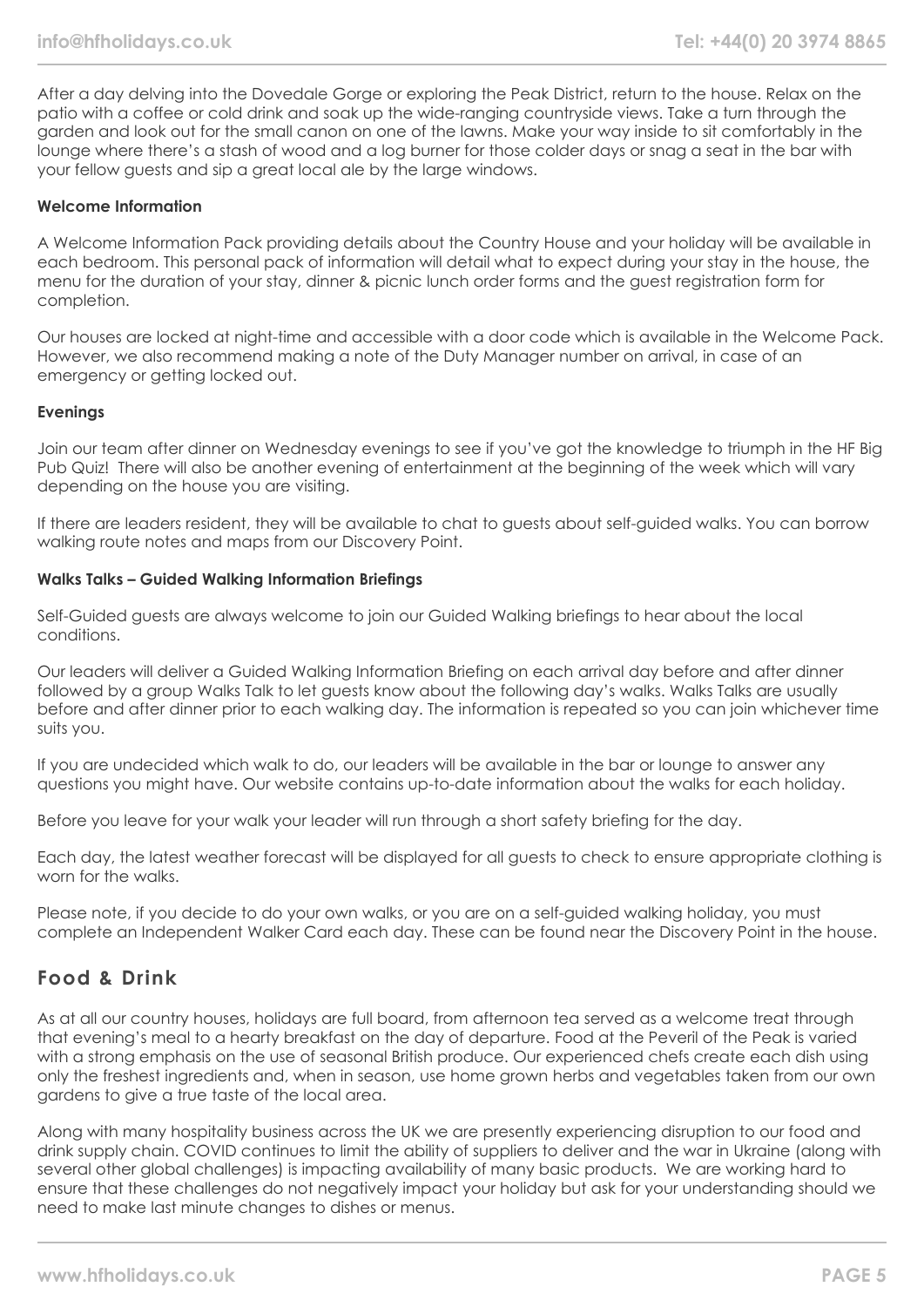# **Accessibility**

For accessibility and assistance information, please contact our expert team on [020 3974 8865](tel:02039748865) or view the accessibility information online for **[The Peveril of the Peak](https://www.hfholidays.co.uk/images/Documents/accessibility_statements/peveril-of-the-peak---accessibility-information---update-mar-2021.pdf)** 

## **TRAVEL DETAILS**

Our address is: The Peveril of the Peak, Thorpe, Dovedale, Ashbourne, Derbyshire DE6 2AW Tel: [01335 350396](tel:01335350396)

## **By Train:**

The nearest railway stations to the Peveril of the Peak are Buxton or Derby. For train times and route planning by train visit [www.nationalrail.co.uk](https://www.nationalrail.co.uk/) or phone [03457 48 49 50.](tel:03457484950)

## **By Taxi:**

From Buxton railway station a taxi takes approximately 35 minutes for the 20-mile journey and costs around £42 if pre-booked. From Derby railway station a taxi takes approximately 40 minutes for the 18-mile journey and costs around £32 if pre-booked. Please note these are 2022 guide prices for a 4-seat taxi. 8-seat taxis can be booked at a higher rate. A shared taxi will be arranged wherever possible. Please pre-book your taxi at least 7 days in advance by contacting:

Ashbourne Taxis\* Tel: [+44 \(0\) 1335 345198](tel:01335345198)

Mob: [+44 7811 196686](tel:01335345198) Email: [ashbourne-taxis@hotmail.co.uk](mailto:ashbourne-taxis@hotmail.co.uk)

The return taxi journey can be arranged on your behalf by The Peveril of the Peak Manager. \*Ashbourne Taxis is not owned or managed by HF Holidays

#### **By Bus:**

There is a bus service as far as Ashbourne, about 3 miles from our country house. From Buxton take the 442 service or from Derby catch the SW1 service. For bus times see [www.traveline.info](https://www.traveline.info/)

From Ashbourne complete your journey by taxi, or use the Derbyshire Connect service tel: [01335 342951](tel:01335342951). By taxi the 3-mile journey will take approximately 10 minutes and will cost you around £8 for a 4-seat taxi from our recommended taxi provider (see above).

## **By Car:**

From the south leave the M1 at junction 24 and head to Ashbourne via the A50 and A515. Continue north on the A515 heading towards Buxton. 1 mile north of Ashbourne turn left, signposted to Thorpe, Dovedale and Ilam. After a further 2 miles the road bends sharply left by the Old Dog pub. The Peveril of the Peak lies ahead at the bottom of the hill. Look out for the sign.

From Buxton take the A515 south towards Ashbourne. After 17 miles turn right at a crossroads, following signs to Thorpe. After 1 mile turn right by the Old Dog pub. The Peveril of the Peak lies ahead at the bottom of the hill. Look out for the sign.

From the west leave the M6 at junction 15 and head via the A50, Cheadle (A521) and Oakamoor (A5417) to the A52. At the junction of the A52 and the A523 take the minor road signposted to Ilam. After 1½ miles turn left and descend the hill. Cross the bridge at Ilam, turn right and follow the road up a steep hill and onwards through Dovedale and Thorpe village. The Peveril of the Peak is on the left hand side at the end of the village.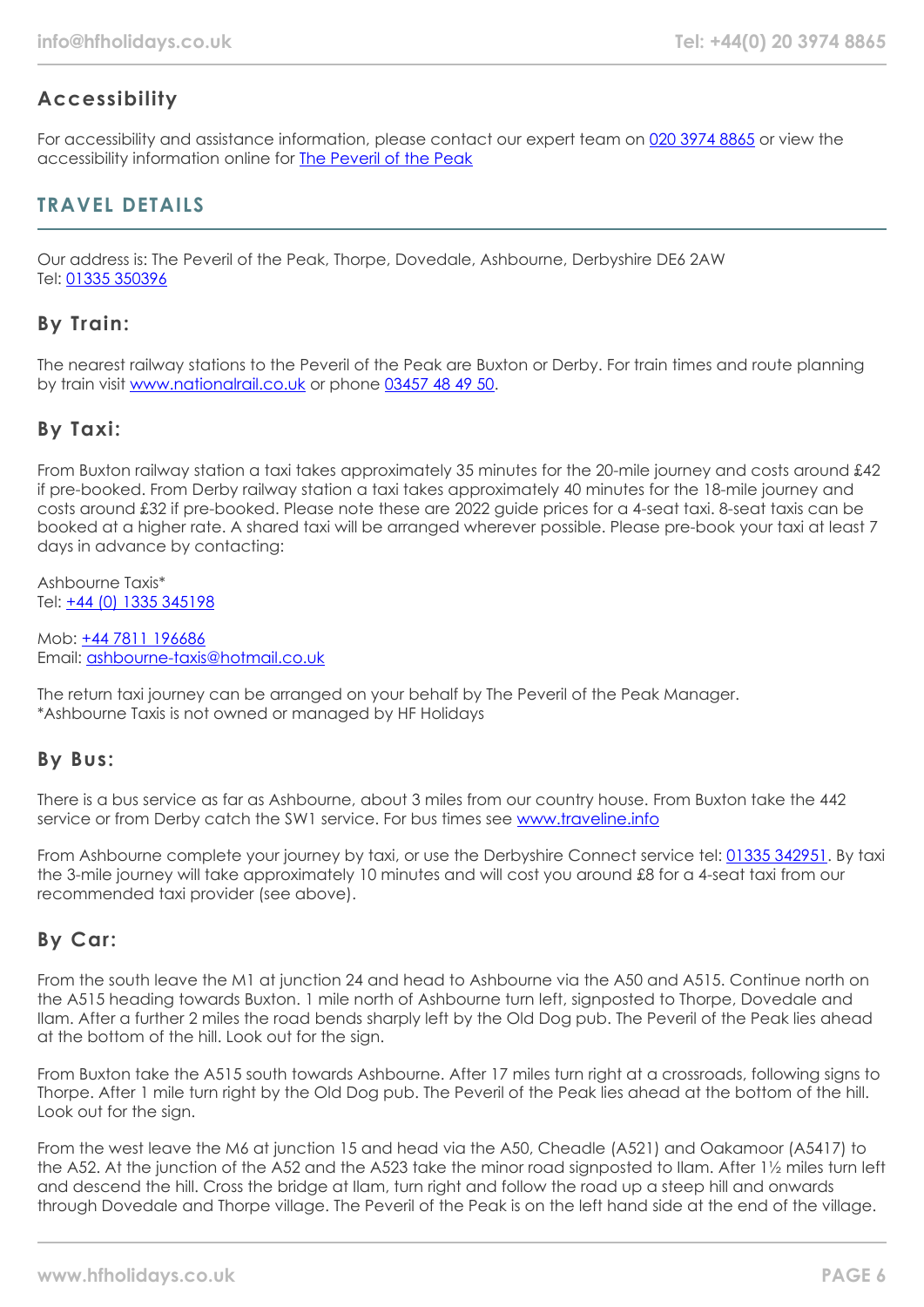## **Travel From Overseas**

Dovedale is located in the centre of the UK, with a number of airport options.

East Midlands Airport is about 30 miles away - this is served by short-haul European flights. If you're flying here, we'd recommend pre-booking a taxi direct to The Peveril of the Peak.

London Luton Airport has lots of low-cost European flights. From here take the shuttle bus to Luton Airport Parkway station, then on by train to Derby with 1 change at Leicester. Allow 1 hour 50 minutes to Derby - see [www.nationalrail.co.uk](https://www.nationalrail.co.uk/) for train times. Complete your journey by taxi (see above).

Manchester Airport has a much wider range of long-haul flights. There are trains every hour from the airport to Buxton with one change at Manchester Piccadilly. Allow 1 hour 40 minutes to Buxton - see [www.nationalrail.co.uk](https://www.nationalrail.co.uk/) for train times. Complete your journey by taxi (see above).

Flying to London Heathrow Airport is another option but has a longer onward train journey; allow 3 hours to reach Derby. From Heathrow first take the Piccadilly line Underground train to London St Pancras. From here take a train to direct to Derby - see [www.nationalrail.co.uk](https://www.nationalrail.co.uk/) for train times. Complete your journey by taxi (see above).

# **LOCAL AREA**

The Peveril of the Peak occupies a wonderfully peaceful location in the village of Thorpe, and is surrounded by the rolling countryside of the Derbyshire Dales. The nearest facilities are in the small town of Ashbourne, about 3 miles away. Here you'll find a full range of shops plus supermarkets, banks, chemists, pubs and cafés.

During your stay you may enjoy visiting the following places of interest:

## **Dovedale**

One of the natural wonders of the Peak District, the spectacular limestone valley of Dovedale is less than 1 mile from The Peveril of the Peak – just follow the footpath signs from the car park.

## **Chatsworth House**

Home to the Duke and Duchess of Devonshire, [Chatsworth House](https://www.chatsworth.org/) is one of Britain's most visited stately homes, which sits at the heart of a huge estate. Throughout the house there are fine displays of furniture, silver, tapestries, porcelain and paintings. The formal gardens cover 105 acres and include fountains, sculptures and a maze. Chatsworth is around 50 minutes' drive from The Peveril of the Peak.

## **Crich Tramway Village**

Located near the village of Crich, about 45 minutes' drive away, the [National Tramway Museum](https://www.tramway.co.uk/) has an impressive collection of vintage trams which run on a recreated historic street.

#### **Buxton**

The Regency spa town of Buxton is about 19 miles from the Peveril of the Peak. Two key attractions are [Buxton](https://buxtonoperahouse.org.uk/) [Opera House](https://buxtonoperahouse.org.uk/) and [Poole's Cavern](https://poolescavern.co.uk/) show cave.

## **Castleton**

The popular village of Castleton is an excellent starting point for walks in the 'Dark Peak'; just under an hour's drive away. Nearby are four extensive show caves: [Peak Cavern,](https://peakcavern.co.uk/) [Blue John Cavern,](https://www.bluejohn-cavern.co.uk/) [Speedwell Cavern](https://speedwellcavern.co.uk/) and [Treak Cliff Cavern](https://bluejohnstone.com/).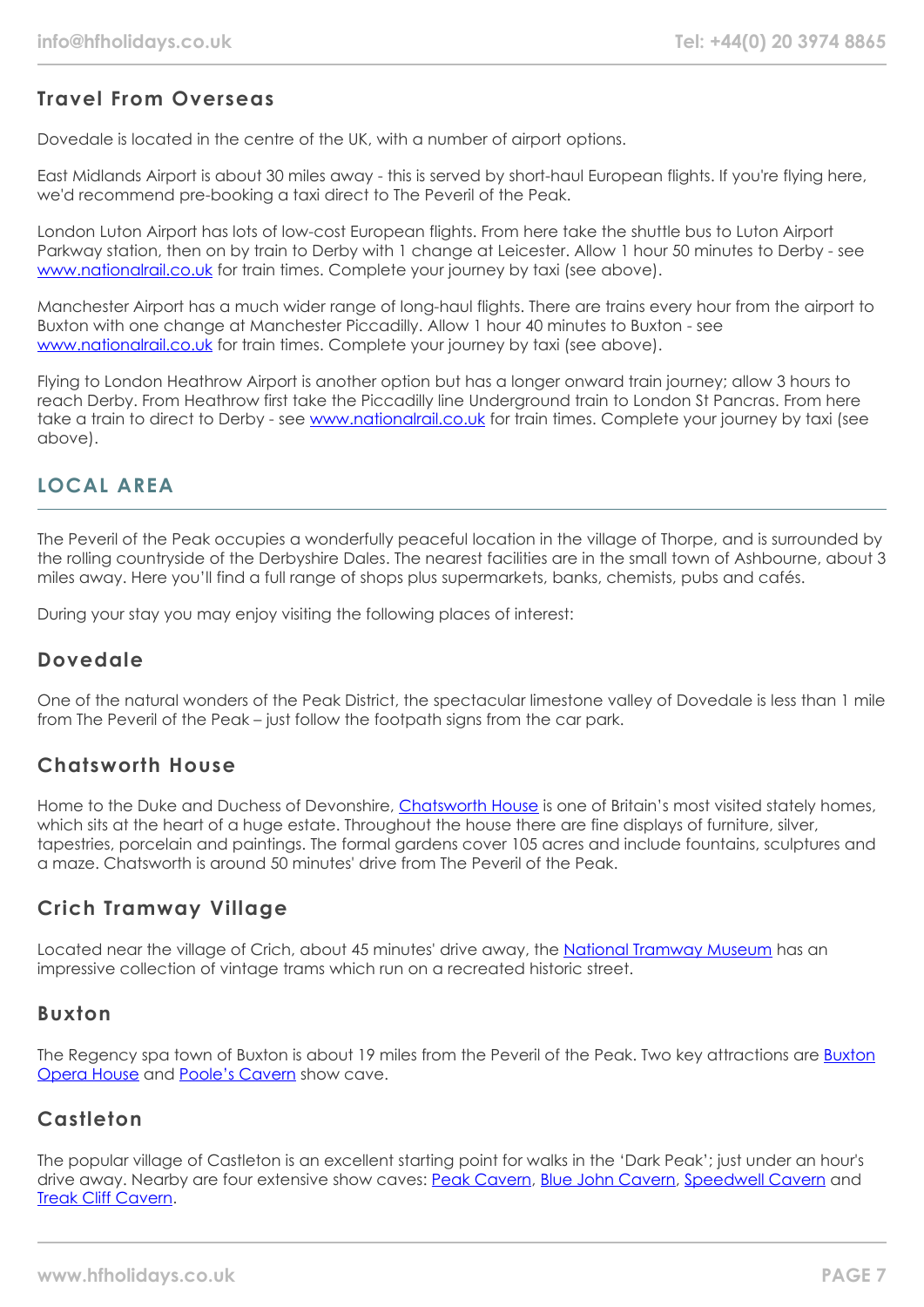## **Bakewell**

Home to the famous 'Bakewell Pudding', this is one of the most attractive small towns in the national park. Bakewell is around 35 minutes' drive away.

## **Alton Towers**

The huge [Alton Towers](https://www.altontowers.com/) theme park is only 30 minutes' drive away and is a very popular option for families.

# **Cromford Mills**

[Cromford Mills](https://www.cromfordmills.org.uk/) is the home of Sir Richard Arkwright's first mill complex, birthplace of the modern factory system and internationally recognised as a UNESCO World Heritage Site. This fascinating sites dates from 1771 and is about 35 minutes' drive away.

# **Haddon Hall**

A fortified medieval manor house, dating from the 12th century. [Haddon Hall](https://www.haddonhall.co.uk/) is located near Bakewell, about 45 minutes' drive away.

# **Tissington Trail**

The [Tissington Trail](https://www.peakdistrict.gov.uk/visiting/places-to-visit/trails/tissington-trail) is just half a mile away from The Peveril of the Peak. This offers 13 miles of traffic-free cycling along a disused railway line and connects with the 17 mile High Peak Trail. Cycle hire is available nearby.

# **USEFUL HOLIDAY INFORMATION**

# **Essential Information**

Before you head out on your walk it's always sensible to make sure you're carrying the correct kit. Below is a list of recommended equipment:

#### **Essential Equipment**

- Rucksack with a waterproof liner,
- Thermos flask for hot drink,
- Water bottle (at least 1 litre)
- Spare high-energy food such as a chocolate bar.
- Small torch
- First aid kit

#### **Optional Equipment**

- Walking poles are useful, particularly for descents
- Insect repellent,
- Sun hat,
- Sunglasses
- Sun cream
- Camera

# **Safety On Your Holiday**

Please follow the tips below to ensure your holiday is safe and enjoyable: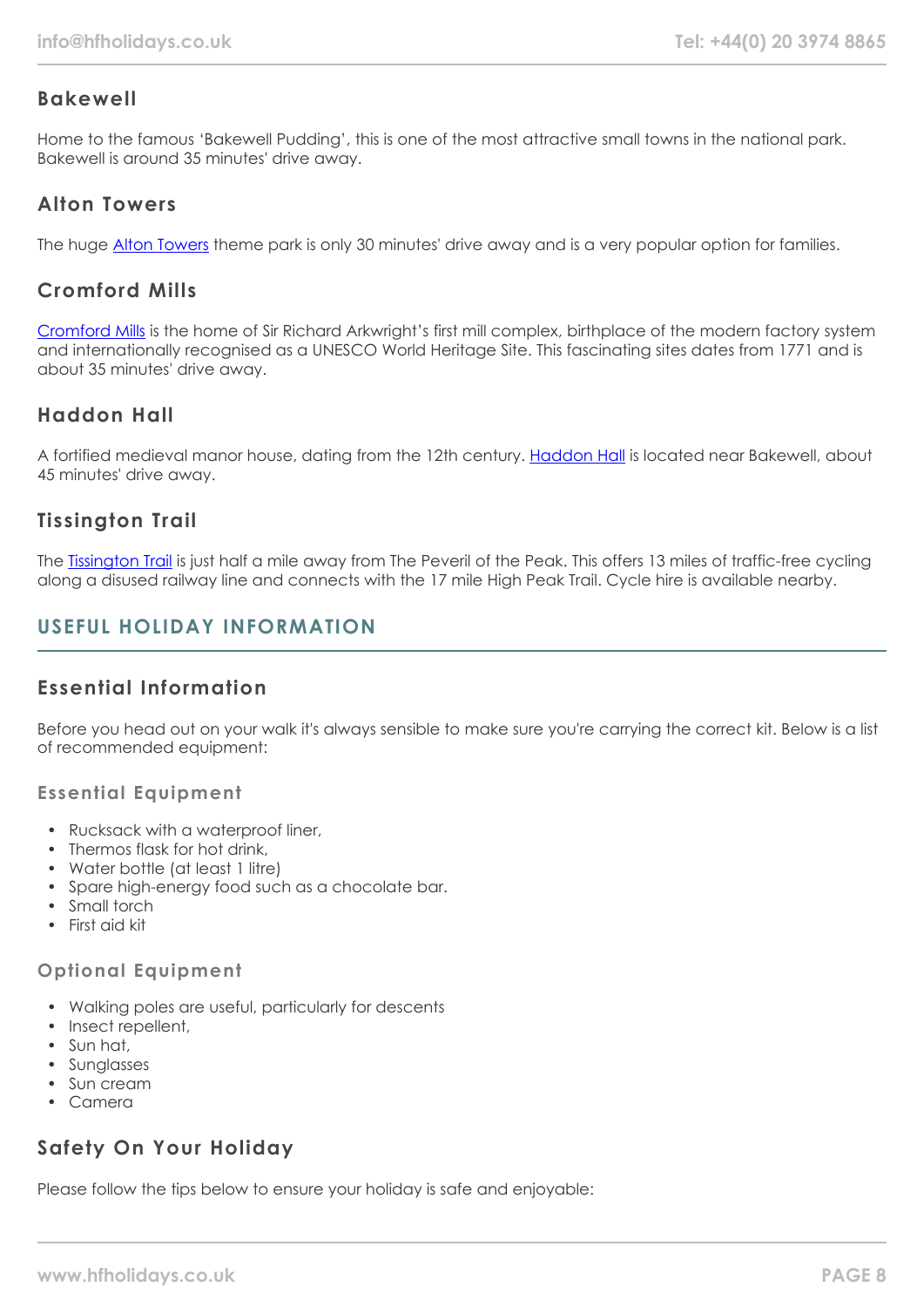- Please complete and hand in your registration card to the House Manager on the first evening of your holiday
- Please note the number of the accommodation where you are staying (see Travel details section of your trip notes)
- Check the weather forecast this is updated regularly and displayed on the Discovery Point. Be prepared for the weather to change during the day and wear appropriate footwear such as walking boots. We would recommend that you wear or carry a waterproof jacket and trousers, a spare warm jumper or fleece, hat and gloves. In addition we recommend a water bottle, spare food, map, compass, torch, whistle, small first aid kit and survival bag
- Take a copy of a map and a route card
- Be aware of ticks more information can be found at the Discovery Point

## **HOW TO BOOK**

When you're ready to book, you can choose to **book online** or book **over the phone**. Our website offers secure online booking for our holidays, is available 24/7, and offers more in-depth information about all our holidays. If you prefer to call us, our experienced and knowledgeable team are available to answer any specific questions you have and can offer guidance as to which holiday is best suited to your needs.

Our office is open: Monday to Friday: 9am – 5.30pm, Saturday: 9am – 1pm, Sunday & Bank Holiday Monday: closed

#### **PAYING YOUR DEPOSIT**

To secure the holiday of your choice, you will need to pay a deposit: UK & European Holidays: £150 per person and Worldwide Holidays: £250 per person. You can pay your deposit by debit or credit card with no additional card fees charged or make an online BACS payment directly into HF's bank account, please see details under BACS payments. You can also pay your deposit by cheque within seven days of booking. Cheques should be made payable to 'HF Holidays Ltd' with your booking reference / Order ID on the back.

#### **NON-MEMBER FEE**

Non-members can join our holidays by paying a Non-Member's fee of £30 per person per holiday. Alternatively, full membership is available from £100 – visit hfholidays.co.uk/membership for details.

#### **BACS PAYMENTS**

Please quote your booking reference / Order ID when you make your payment online: Bank Name: National Westminster Bank, Account Name: HF Holidays Limited, Account Number: 48904805, Sort Code: 60-00-01, IBAN: GB90NWBK60000148904805

Once we have received your booking and deposit, we will send a confirmation invoice to the lead name. Please check this carefully. For bookings 'with flights' it is essential that the names on your booking confirmation invoice match those on your passport for bookings overseas. Please advise us immediately of any errors. Any name changes after the balance of your holiday has been paid will be subject to a fee levied by the airline.

#### **MANAGE MY BOOKINGS**

Payments can also be made through the [Manage My Booking](https://www.hfholidays.co.uk/about-us/bookings/my-booking) function on our website. Click on the link at the top of our homepage. This is available to all customers who provide an email address at the time of booking.

#### **YOUR FINAL BALANCE**

Your final balance payment is due 6 weeks before departure if you are staying in an HF Holidays UK country house, 8 weeks before departure if you are travelling on one of our holidays in Europe and 10 weeks before departure if you are on a Guided Trail staying in one of our partner hotels or are travelling on a Worldwide holiday. As with paying your deposit, you can pay your final balance by debit or credit card, make an online BACS payment directly into HF's bank account or pay by cheque.